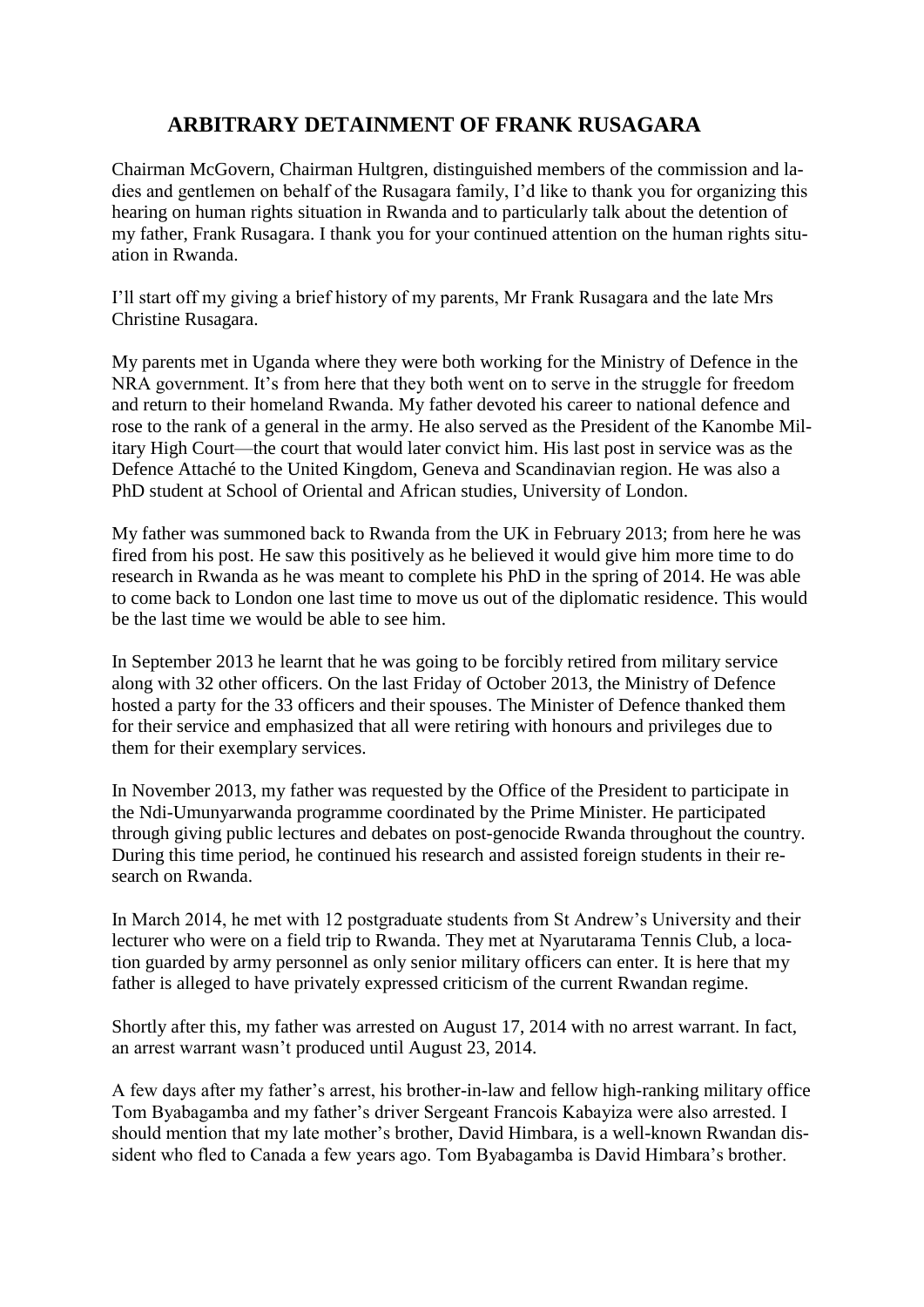We don't know if it is this relationship with David Himbara that led to my father's arrest or if the government was just really upset at being allegedly criticized in private.

On October 29, 2014, my father was charged with:

- Knowingly spreading rumours with the intent to incite or attempt to incite citizens to oppose and revolt against the established government. (Article 463 of the Rwandan penal code)
- Committing acts aimed at tarnishing the image of the country when one is a leader. (Article 660 of the Rwandan penal code)
- Illegal possession of arms. (Article 671 of the Rwandan penal code)

Mr. Byabagamba and Mr. Kabayiza were also charged with a set of invented crimes, including concealing evidence in my father's case.

In addition to his arrest, the government froze my father's accounts and barred him from any phone calls with his wife and children who were still living in the UK.

Dad was held in a non-gazetted area in the military barracks in Kanombe under very appalling conditions, in an individual secluded cell, 24 hours under lock and key with cameras and antennas. For a short period, he was able to receive brief visits from his family in Rwanda, but these reunions were always monitored by military police officers.

On March 31, 2016, my father was convicted on all charges and sentenced to 22 years in prison. He was joined by Tom Byabagamba, who was sentenced to 21 years, and Francois Kabayiza, who was sentenced to 5 years.

In 2015 my mother became very sick with cancer. She was given a terminal diagnosis in July 2016 and admitted to hospice care. The hospice wrote a letter requesting for our father to be allowed to speak with her as her time was limited. This letter was sent to the President's office through the British High Commission. The Rwandan government refused. Eventually she passed on without ever being able to say her final goodbye to him.

We remain alone as children and the effects of his arrest have left us with a great deal of psychological burden due to fear, stress and coping of normal day to day life. I miss him every day. I have become head of the household, this has put my educational and future pursuits on hold as I was juggling being my mother's primary caregiver and supporting my siblings--especially the youngest. We are fortunate enough to have a church community that has helped us especially with parental guidance and counselling for my youngest sibling who was 14 years of age when all this started.

My siblings and I have encountered mental health issues of depression and anxiety plus nightmares due to thinking of the worst possible outcome.

Since April 2017, my father has been barred from family visits and is held in solitary confinement. For the last year and a half, we have no clue as to how he is faring.

This has further increased our state of fear and stress as we are greatly worried about him both physically and psychologically, especially as we know that contact with his family had been helping him through his grief over the loss of our mother. I am angry and frustrated due